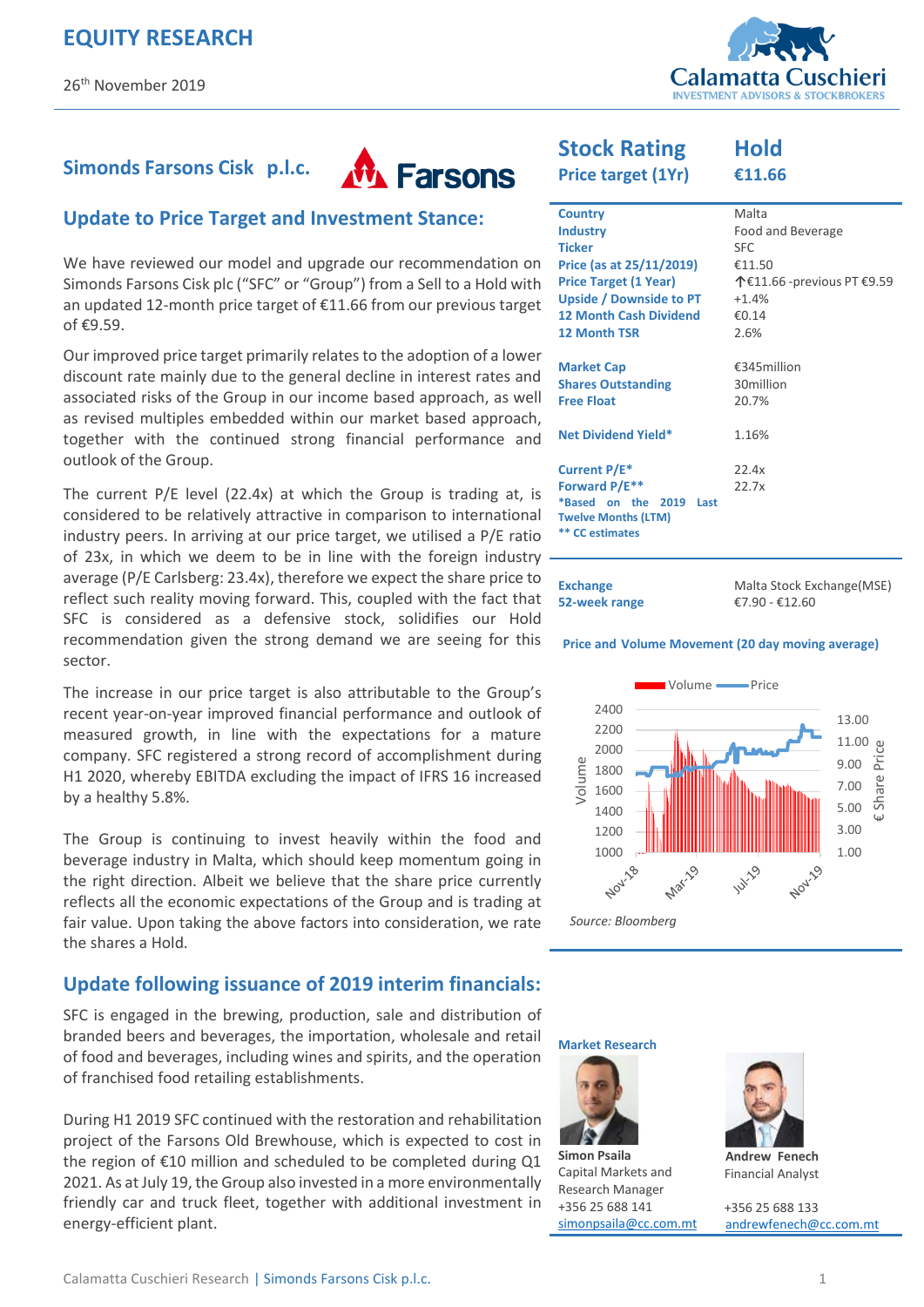26th November 2019



## **Valuation**

Our one year price target is €11.66. The price target is calculated using a Free Cash Flow to the Firm (''FCFF'') model and a discount rate (WACC) of 6.3%. We substantiated our price target using a Price Earnings (P/E) model with a P/E ratio of 23x.

The applied WACC reflects mainly the Group's exposure to the Maltese economy together with the high degree of competition experienced within the food and beverage market in Malta. We applied a 2% terminal growth rate, mainly reflecting recent domestic and international economic growth trends.

| €'000s unless otherwise stated                     | <b>FY 2017</b> | <b>FY 2018</b> | <b>FY2019</b> | 2020LTM <sup>1</sup> | FY2020F <sup>2</sup> | <b>FY2021P</b> |
|----------------------------------------------------|----------------|----------------|---------------|----------------------|----------------------|----------------|
| Revenue                                            | 88,119         | 94,980         | 99,798        | 101,829              | 103,700              | 106,811        |
| Adjusted cost of sales                             | (48,151)       | (52, 807)      | (54,867)      | (56, 509)            | (57, 111)            | (58, 824)      |
| <b>Gross Profit</b>                                | 39,968         | 42,173         | 44,931        | 45,320               | 46,589               | 47,987         |
| Adjusted selling and distribution expenses         | (9, 263)       | (8,895)        | (9,985)       |                      | (10, 464)            | (10, 778)      |
| Adjusted admin expenses (exl. Dep & Amort)         | (10, 022)      | (11, 167)      | (11, 726)     | (20,900)             | (12, 237)            | (12, 604)      |
| Other operating expenses                           | (21)           |                |               |                      |                      |                |
| <b>EBITDA</b>                                      | 20,662         | 22,111         | 23,220        | 24,420               | 23,889               | 24,605         |
| Depreciation & amortisation                        | (6,698)        | (6,900)        | (7, 348)      |                      | (7, 730)             | (8,049)        |
| Inventory depreciation adjustment                  | (1, 112)       | (549)          | (538)         | (8,649)              | (538)                | (538)          |
| <b>EBIT</b>                                        | 12,852         | 14,662         | 15,334        | 15,771               | 15,621               | 16,018         |
| Finance Income                                     | 5              |                |               |                      |                      |                |
| <b>Finance Costs</b>                               | (1,470)        | (1, 207)       | (1, 239)      | (1, 332)             | (1, 168)             | (1,046)        |
| <b>Profit Before Tax</b>                           | 11,387         | 13,455         | 14,095        | 14,439               | 14,452               | 14,972         |
| Income tax expense                                 | 471            | 949            | 1,036         | 980                  | 750                  | 750            |
| <b>Profit Available to Ordinary Equity holders</b> | 11,858         | 14,404         | 15,131        | 15,419               | 15,202               | 15,722         |
| (Loss)/ profit - discontinued operations           | 274            | (642)          |               |                      |                      |                |
| <b>Profit for the year</b>                         | 12,132         | 13,762         | 15,131        | 15,419               | 15,202               | 15,722         |
| <b>Earnings Per Share</b>                          | 0.404          | 0.459          | 0.504         | 0.514                | 0.507                | 0.524          |
|                                                    |                |                |               |                      |                      |                |
| <b>Ratio Analysis</b>                              | <b>FY 2017</b> | <b>FY 2018</b> | <b>FY2019</b> | <b>2020LTM</b>       | <b>FY2020P</b>       | <b>FY2021P</b> |
| Revenue Growth (YoY)                               | 2.4%           | 7.8%           | 5.1%          | 2.0%                 | 3.9%                 | 3.0%           |
| <b>EBIT Margin</b>                                 | 14.6%          | 15.4%          | 15.4%         | 15.5%                | 15.1%                | 15.0%          |
| <b>EBITDA Margin</b>                               | 23.4%          | 23.3%          | 23.3%         | 24.0%                | 23.0%                | 23.0%          |
| Net Margin                                         | 13.8%          | 14.5%          | 15.2%         | 15.1%                | 14.7%                | 14.7%          |

*Source: Financial Statements / CC Estimates* 

1

## **Investment Thesis Variables Update**

 **Revenue** – During H1 2020, revenue increased by 4% in comparison to the previous corresponding period, resulting in an increase in turnover of 2% to €101.8 million as per 2019 LTM results. This increase is mainly attributable to an improvement in revenue generation across SFC's all operating segments.

As at July 2019, the 'brewing, production and sales of beer and branded beverages' remained the largest contributor towards the Group's revenue (54%), with an increase of 4.8% over H12019. Moreover, the

 $1$  LTM 2020 figures are calculated by adding the interim results (H1) of 2020 with the audited results of FY 2019, less H1 2019.

<sup>&</sup>lt;sup>2</sup> Our forecasted figures do not take into account the implications brought about by IFRS16, where most leases have been capitalised as from  $1<sup>st</sup>$  January 2019.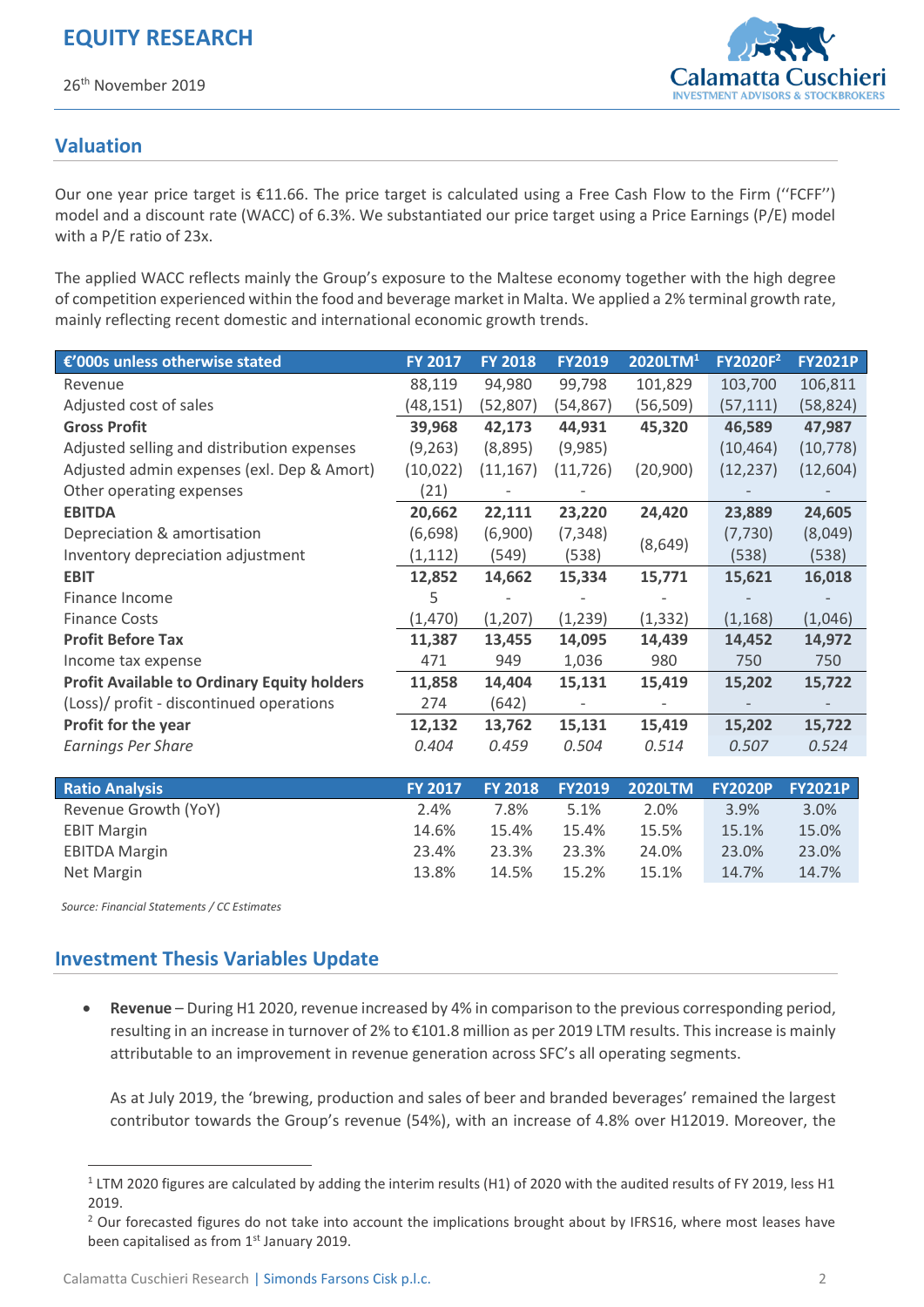26th November 2019



operation of the franchised food retailing establishments maintained the steady growth experienced in recent years with an increase in turnover of 8.6%. This growth was registered across the 14 outlets operated by Food Chain Ltd. Additionally, the 'beverage and food importation' segment registered an increase of 1.2% in turnover over H1 2019.

In line with management's expectations, we anticipate the Group's overall revenue to amount to €103.7 million during FY2020. Thereafter, we expect revenue to increase by 3% on a yearly basis.

 **Operating expenses –** These mainly consist of cost of sales, selling & distribution costs together with administrative expenses. Cost of goods sold incurred as per 2019 LTM 2019 increased by 3.0% to €56.5 million, in line with the increase in revenue during H1 2020. We expect cost of goods sold to increase to €57.1 million in 2020 and to €58.8 million in 2021, reflecting the increase in revenue which is anticipated to be generated by the Group going forward.

Selling & distribution costs together with administrative expenses incurred during H1 2020 collectively decreased by 8.1% over H1 2019. Such decline is mainly attributable to several efficiency oriented measures implemented by the Group over recent years. We expect the latter to collectively amount to €22.7 million during FY 2020. It is pertinent to note that we have excluded the implications of IFRS 16 given the limited information presented in the interim financial statements.

- **EBITDA** EBITDA for H1 2020 amounted to  $\epsilon$ 12.3 million, implying an improvement of 10.8% or  $\epsilon$ 1.2 million over H1 2019. The uplift during this period arose from the improved results and cash flow together with the impact of the implementation of IFRS 16. Excluding the impact of IFRS 16, the Group attained a positive improvement of 5.8% over the previous first half of the year. We anticipate EBITDA to further improve to €23.9 million during FY2020.
- **Depreciation** Annual depreciation charge is incurred on the Group's land and buildings, assets in the course of construction and on plant, machinery and equipment. In line with the Group's planned capital expenditure for the coming years, we expect annual depreciation to increase to €7.7 million in FY 2020 and to €8.0 million in FY 2021. Given that our valuation excludes the implications of IFRS 16, low levels of depreciation are forecasted.
- **Inventory write-down adjustment** The Group provides for an annual charge to write down the costs over the useful life of its inventory.
- **Finance costs –** Finance costs incurred as per 2019 LTM results relate to interest payable on bank loans and overdrafts and on the Group's €20 million bond. We expect the Group to incur finance costs amounting to €1.2 million in 2020 and €1 million in 2021. Lower levels of finance costs are forecasted in line with the exclusion of IFRS 16 from our valuation.
- **Taxation** The Group is subject to a corporate tax rate of 35% on its profit before tax. In line with the investment tax credits in which SFC is entitled to, we expect the Group to receive €0.8 million in tax income during FY 2020.
- **Net Profit –** Net profit increased from €15.1 million in FY 2019 to €15.4 million as per 2020 LTM. This translates to an EPS of €0.504 in 2018 compared to an EPS of €0.514 as per LTM results. We expect SFC's net profit to remain at this level and amount to €15.2 million during FY 2020.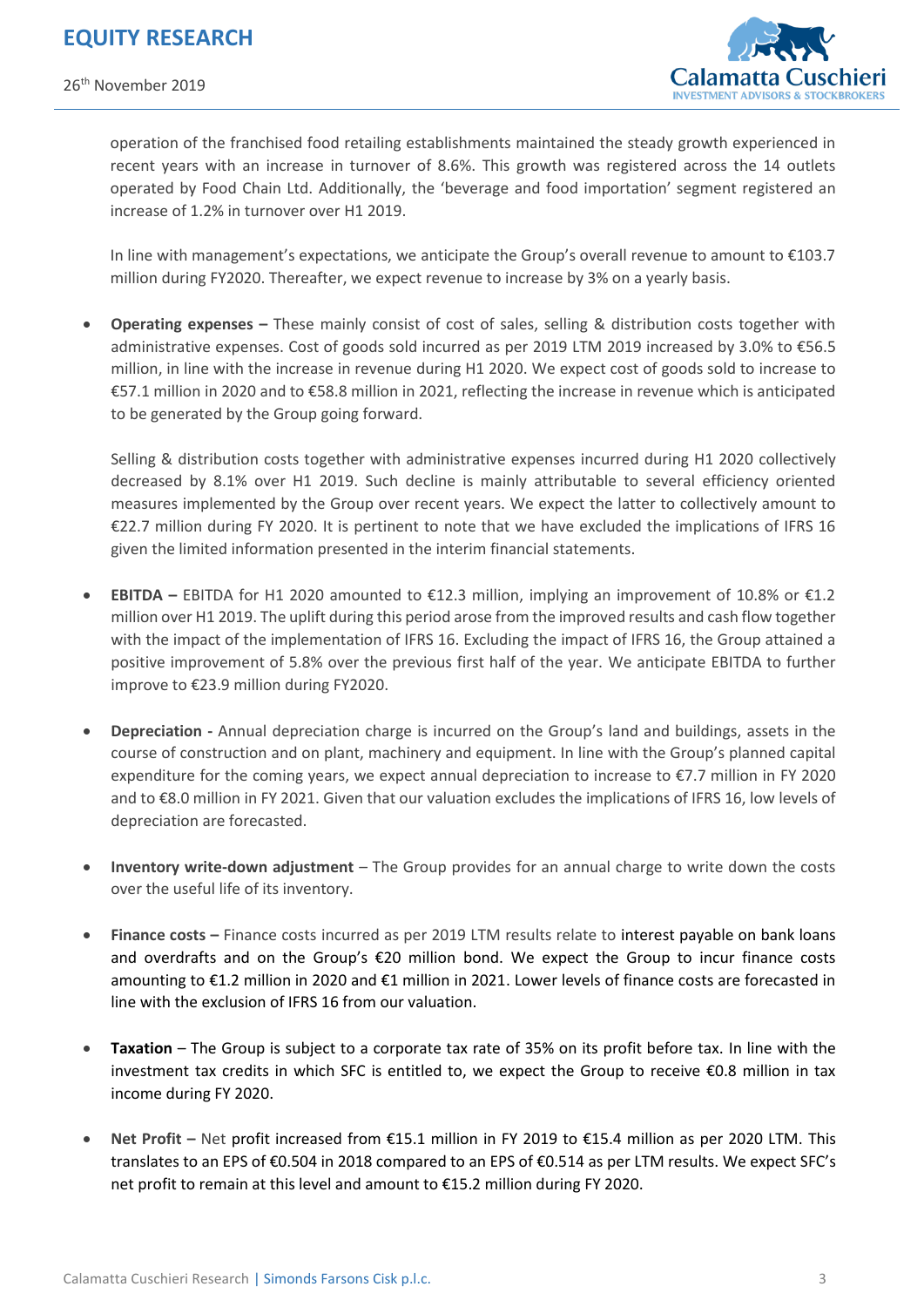

# **Key Financial Indicators**

|                                                          | 2017            | 2018      | 2019     | <b>2020 LTM</b> |  |  |
|----------------------------------------------------------|-----------------|-----------|----------|-----------------|--|--|
| For the years ending 31st January                        | €'000           | €'000     | €'000    | €'000           |  |  |
| <b>Income Statement</b>                                  |                 |           |          |                 |  |  |
| Revenue                                                  | 88,119          | 94,980    | 99,798   | 101,829         |  |  |
| Growth in Revenue (YoY)                                  | 2.4%            | 7.8%      | 5.1%     | 2.0%            |  |  |
| <b>EBITDA</b>                                            | 20,662          | 22,111    | 23,220   | 24,420          |  |  |
| EBITDA Margin (EBITDA / Revenue)                         | 23.4%           | 23.3%     | 23.3%    | 24.0%           |  |  |
| Operating Income (EBIT)                                  | 12,852          | 14,662    | 15,334   | 15,771          |  |  |
| Operating (EBIT) Margin (EBIT / Revenue)                 | 14.6%           | 15.4%     | 15.4%    | 15.5%           |  |  |
| Net Income                                               | 12,090          | 13,720    | 15,091   | 15,419          |  |  |
| Net Margin (Net Income / Revenue)                        | 13.7%           | 14.4%     | 15.1%    | 15.1%           |  |  |
| Earnings per Share (EPS)                                 | 0.40            | 0.46      | 0.50     | 0.51            |  |  |
| Growth in EPS (YoY)                                      | 8.9%            | 13.5%     | 10.0%    | 2.2%            |  |  |
| Sustainable Growth Rate in Dividends                     | 7.5%            | 9.2%      | 10.8%    | 10.4%           |  |  |
| <b>Balance Sheet</b>                                     |                 |           |          |                 |  |  |
| Cash and Cash Equivalents                                | 768             | 3,720     | 7,578    |                 |  |  |
| Inventories                                              | 14,569          | 15,165    | 13,652   | n/a             |  |  |
| <b>Current Assets</b>                                    | 64,948          | 163,528   | 170,996  | 48,817          |  |  |
| <b>Non-Current Assets</b>                                | 117,993         | 127,100   | 127,553  | 136,449         |  |  |
| <b>Total Assets</b>                                      | 182,941         | 290,628   | 298,549  | 185,266         |  |  |
| <b>Current Liabilities</b>                               | 26,434          | 32,444    | 26,637   | 32,117          |  |  |
| <b>Non-Current Liabilities</b>                           | 33,236          | 34,452    | 36,086   | 41,479          |  |  |
| <b>Total Liabilities</b>                                 | 59,670          | 66,896    | 62,723   | 73,596          |  |  |
| <b>Total Financial Debt</b>                              | 35,963          | 42,834    | 40,695   | n/a             |  |  |
| <b>Total Equity</b>                                      | 123,271         | 96,632    | 108,273  | 111,670         |  |  |
| Net Debt                                                 | 35,195          | 39,114    | 33,117   | n/a             |  |  |
| <b>Shares Outstanding</b>                                | 30,000          | 30,000    | 30,000   | 30,000          |  |  |
| <b>Cash flow</b>                                         |                 |           |          |                 |  |  |
| Cash Flow from Operating Activities (CFO)                | 13,135          | 20,893    | 16,200   | 18,076          |  |  |
| Capex                                                    | (20,070)        | (15, 204) | (6,602)  | n/a             |  |  |
| Free Cash Flow (FCF)                                     | (6, 935)        | 5,689     | 9,598    | n/a             |  |  |
| Cash Flow from Investing Activities                      | (19, 714)       | (21, 407) | (6, 587) | (10, 254)       |  |  |
| Cash Flow from Financing Activities                      | 4,091           | (656)     | (1,402)  | (6,501)         |  |  |
| <b>Ratios</b>                                            |                 |           |          |                 |  |  |
| <b>Profitability</b>                                     |                 |           |          |                 |  |  |
| Return on Common Equity (Net Income / Common             | 10.4%           | 12.5%     | 14.7%    | 14.0%           |  |  |
| Equity)                                                  |                 |           |          |                 |  |  |
| Return on Assets (Net Income / Total Assets)             | 6.6%            | 4.7%      | 5.1%     | 8.3%            |  |  |
|                                                          | <b>Solvency</b> |           |          |                 |  |  |
| Gearing Ratio Level 1 (Net Debt / Total Equity)          | 28.6%           | 40.5%     | 30.6%    | n/a             |  |  |
| Gearing Ratio Level 2 (Total Liabilities / Total Assets) | 32.6%           | 23.0%     | 21.0%    | 39.7%           |  |  |
| Net Debt / EBITDA                                        | 1.7             | 1.8x      | 1.4x     | n/a             |  |  |
| Current Ratio (Current Assets / Current Liabilities)     | 2.46            | 5.0x      | 6.4x     | 1.5x            |  |  |
| Quick Ratio (Acid Test Ratio)                            | 1.91            | 4.6x      | 5.9x     | n/a             |  |  |
| Interest Coverage Ratio (EBITDA)                         | 14.1            | 18.3x     | 18.7x    | 18.3x           |  |  |
| Cash from Operations / EBIT                              | 102%            | 1.4x      | 1.1x     | 1.1x            |  |  |

*Source: Audited Financial Statements*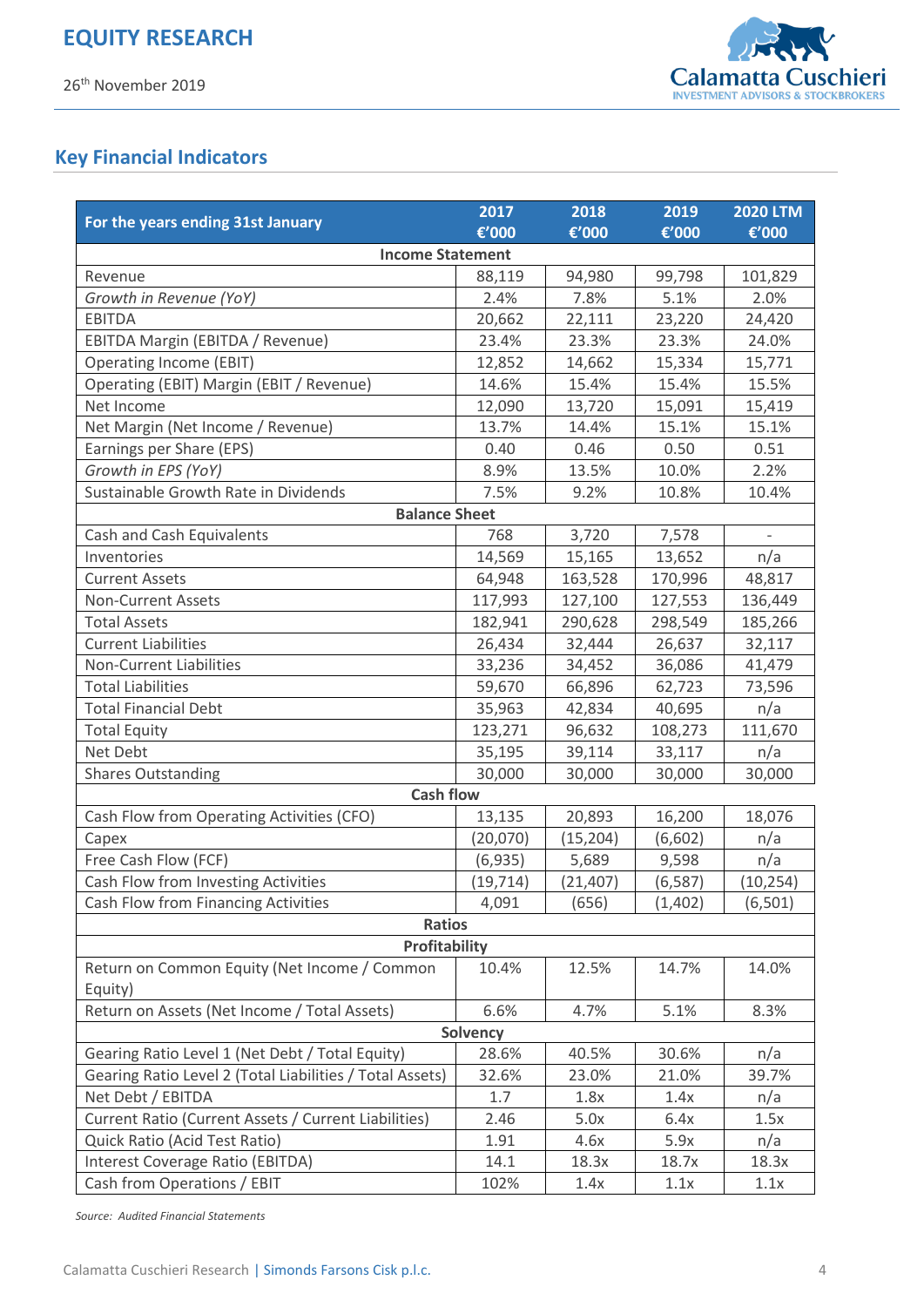

## **Historical 1 Year Price Target**

| Reference | Date       | <b>Price</b> | <b>Price Target</b> | Analyst             | Recommendation |
|-----------|------------|--------------|---------------------|---------------------|----------------|
| SFC       | 26.11.2019 | €11.50       | €11.66              | Simon Psaila &      | Hold           |
|           |            |              |                     | Andrew Fenech       |                |
| SFC       | 02.09.2019 | €10.30       | £9.59               | Simon Psaila &      | Sell           |
|           |            |              |                     | Andrew Fenech       |                |
| SFC.      | 08.01.2018 | €8.50        | €7.30               | Simon Psaila &      | Sell           |
|           |            |              |                     | Elisabetta Gaudiano |                |



*Source: Audited Financial Statements*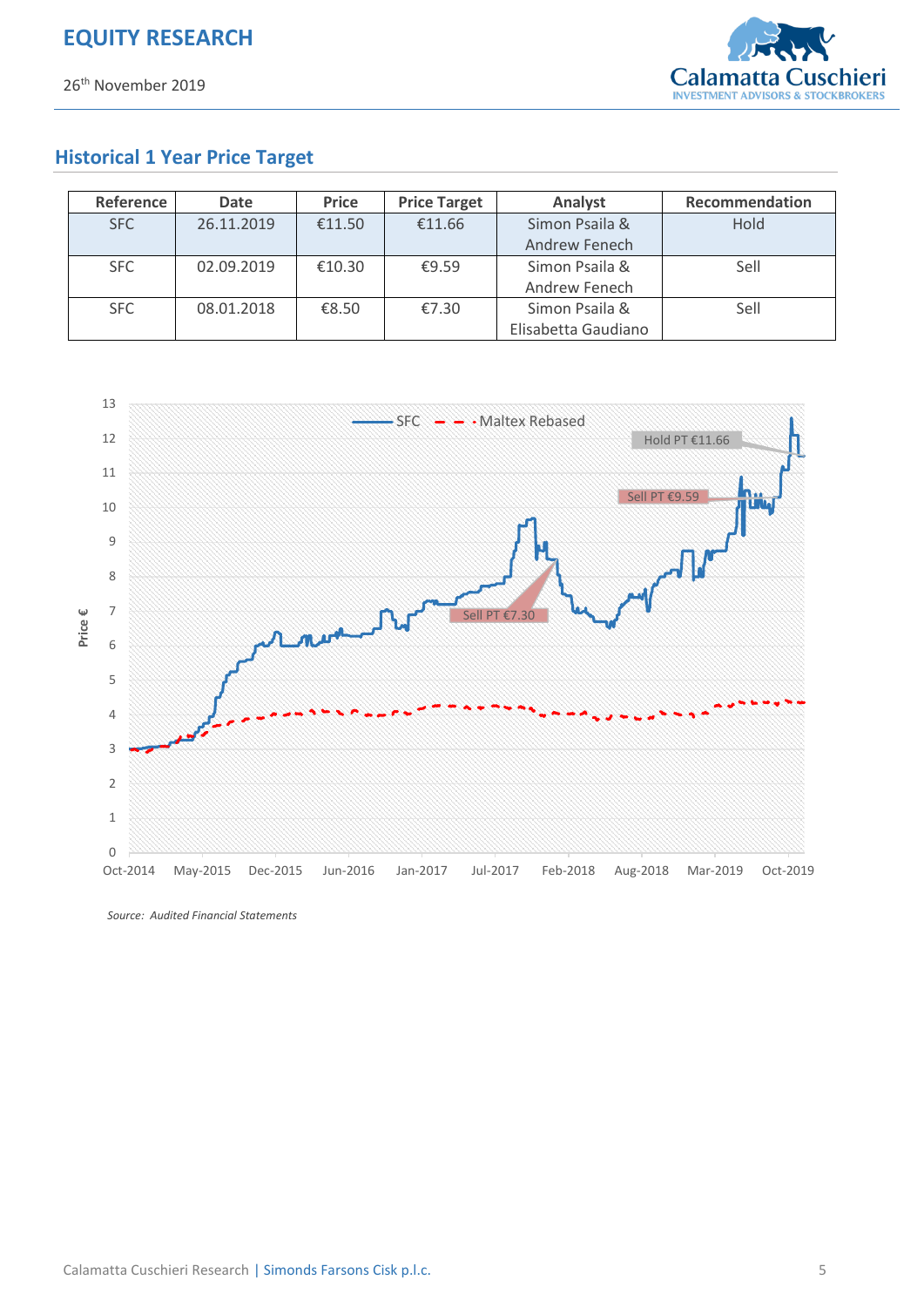

# **Glossary and Definitions**

| <b>Income Statement</b>                 |                                                                                                                                                                                                                                                          |
|-----------------------------------------|----------------------------------------------------------------------------------------------------------------------------------------------------------------------------------------------------------------------------------------------------------|
| Revenue                                 | Total revenue generated by the Group/Company from its principal business activities during the financial year.                                                                                                                                           |
| EBITDA                                  | EBITDA is an abbreviation for earnings before interest, tax, depreciation and amortisation. It reflects the<br>Group's/Company's earnings purely from operations.                                                                                        |
| <b>Operating Profit (EBIT)</b>          | EBIT is an abbreviation for earnings before interest and tax.                                                                                                                                                                                            |
| Depreciation and<br>Amortisation        | An accounting charge to compensate for the decrease in the monetary value of an asset over time and the<br>eventual cost to replace the asset once fully depreciated.                                                                                    |
| <b>Net Finance Costs</b>                | The interest accrued on debt obligations less any interest earned on cash bank balances and from intra-group<br>companies on any loan advances.                                                                                                          |
| Net Income                              | The profit made by the Group/Company during the financial year net of any income taxes incurred.                                                                                                                                                         |
| <b>Profitability Ratios</b>             |                                                                                                                                                                                                                                                          |
| <b>EBITDA Margin</b>                    | EBITDA as a percentage of total revenue.                                                                                                                                                                                                                 |
| Operating (EBIT) Margin                 | Operating margin is the EBIT as a percentage of total revenue.                                                                                                                                                                                           |
| <b>Net Margin</b>                       | Net income expressed as a percentage of total revenue.                                                                                                                                                                                                   |
| Return on Common<br>Equity              | Return on common equity (ROE) measures the rate of return on the shareholders' equity of the owners of<br>issued share capital, computed by dividing the net income by the average common equity (average equity of<br>two years financial performance). |
| <b>Return on Assets</b>                 | Return on assets (ROA) is computed by dividing net income by total assets.                                                                                                                                                                               |
| Earnings per Share (EPS)                | Earnings per share (EPS) is the amount of earnings per outstanding share of a Group's/Company's share capital.<br>It is computed by dividing net income by total shares outstanding as at the statement of financial position date.                      |
| <b>Dividends Ratios</b>                 |                                                                                                                                                                                                                                                          |
| Dividend per Share                      | Dividend per Share is the amount of dividends per outstanding share of a Group's/Company's share capital. It<br>is computed by dividing net dividends by total shares outstanding as at the statement of financial position<br>date.                     |
| Sustainable Growth Rate<br>in Dividends | This ratio indicates the sustainable growth rate of dividends given the profitability of the Group/Company and<br>the respective level of dividends distribution.                                                                                        |
| Dividends Yield as at year-<br>end      | This ratio indicates how much a Group/Company pays out in dividends each fiscal year relative to its share<br>price. It is computed by the dividing the Dividend per Share by the share price as at year-end.                                            |
| <b>Cash Flow Statement</b>              |                                                                                                                                                                                                                                                          |
| Free Cash Flows (FCF)                   | The amount of cash the Group/Company has after it has met its financial obligations. It is calculated by taking<br>Cash Flow from Operating Activities less the Capex of the same financial year.                                                        |
| <b>Balance Sheet</b>                    |                                                                                                                                                                                                                                                          |
| <b>Total Debt</b>                       | All debt obligations inclusive of long and short-term debt.                                                                                                                                                                                              |
| Net Debt                                | Total debt of a Group/Company less any cash and cash equivalents.                                                                                                                                                                                        |
| <b>Shares Outstanding</b>               | Outstanding shares refer to the Group/Company stock currently held by all its shareholders.                                                                                                                                                              |
| <b>Financial Strength Ratios</b>        |                                                                                                                                                                                                                                                          |
| <b>Current Ratio</b>                    | The Current ratio (also known as the Liquidity Ratio) is a financial ratio that measures whether or not a<br>company has enough resources to pay its debts over the next 12 months. It compares current assets to current<br>liabilities.                |
| Quick Ratio (Acid Test                  | The quick ratio measures a Group's/Company's ability to meet its short-term obligations with its most liquid                                                                                                                                             |
| Ratio)                                  | assets. It compares current assets (less inventory) to current liabilities.                                                                                                                                                                              |
| Interest Coverage Ratio                 | The interest coverage ratio is calculated by dividing EBITDA of one period by cash interest paid of the same<br>period.                                                                                                                                  |
| <b>Gearing Ratio</b>                    | The gearing ratio indicates the relative proportion of shareholders' equity and debt used to finance total assets.                                                                                                                                       |
| Gearing Ratio Level 1                   | Is calculated by dividing Net Debt by Total Equity.                                                                                                                                                                                                      |
| <b>Gearing Ratio Level 2</b>            | Is calculated by dividing Total Liabilities by Total Assets.                                                                                                                                                                                             |
| Net Debt / EBITDA                       | The Net Debt / EBITDA ratio measures the ability of the Group/Company to repay its debt through EBITDA<br>generation.                                                                                                                                    |
| Cash from Operations /<br>EBIT          | This ratio measures the ability of the Group/Company to convert its earnings into cash.                                                                                                                                                                  |